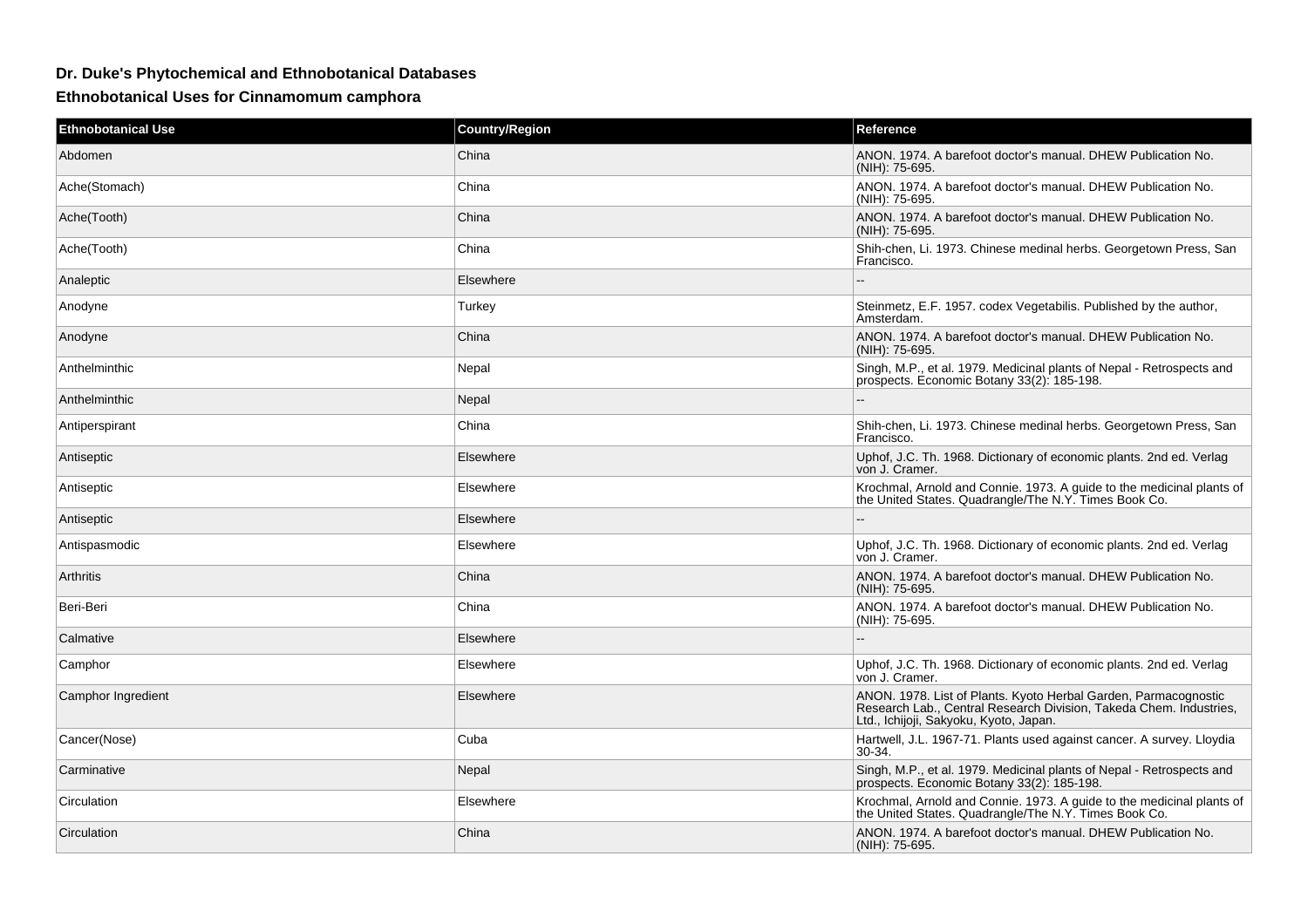| <b>Ethnobotanical Use</b> | <b>Country/Region</b> | Reference                                                                                                                      |
|---------------------------|-----------------------|--------------------------------------------------------------------------------------------------------------------------------|
| Convulsion                | China                 | ANON, 1974. A barefoot doctor's manual. DHEW Publication No.<br>(NIH): 75-695.                                                 |
| Dermatophytosis           | China                 | ANON. 1974. A barefoot doctor's manual. DHEW Publication No.<br>(NIH): 75-695.                                                 |
| Diarrhea                  | Elsewhere             | $\sim$                                                                                                                         |
| Energy                    | China                 | ANON. 1974. A barefoot doctor's manual. DHEW Publication No.<br>(NIH): 75-695.                                                 |
| Favus                     | China                 | Shih-chen, Li. 1973. Chinese medinal herbs. Georgetown Press, San<br>Francisco.                                                |
| Fumigant                  | Turkey                | Steinmetz, E.F. 1957. codex Vegetabilis. Published by the author,<br>Amsterdam.                                                |
| Hysteria                  | Elsewhere             |                                                                                                                                |
| Hysteria                  | Elsewhere             |                                                                                                                                |
| Inflammation              | Elsewhere             | --                                                                                                                             |
| Insecticide               | China                 | ANON, 1974. A barefoot doctor's manual. DHEW Publication No.<br>(NIH): 75-695.                                                 |
| Itch                      | Elsewhere             | --                                                                                                                             |
| Myalgia                   | Elsewhere             |                                                                                                                                |
| Myocarditis               | Elsewhere             |                                                                                                                                |
| <b>Nerves</b>             | Elsewhere             |                                                                                                                                |
| Neuralgia                 | Elsewhere             | Krochmal, Arnold and Connie. 1973. A guide to the medicinal plants of the United States. Quadrangle/The N.Y. Times Book Co.    |
| Repellant(Insect)         | China                 | Shih-chen, Li. 1973. Chinese medinal herbs. Georgetown Press, San<br>Francisco.                                                |
| Rheumatism                | Elsewhere             |                                                                                                                                |
| Rheumatism                | China                 | ANON, 1974. A barefoot doctor's manual. DHEW Publication No.<br>(NIH): 75-695.                                                 |
| Rheumatism                | China                 | Shih-chen, Li. 1973. Chinese medinal herbs. Georgetown Press, San<br>Francisco.                                                |
| Rubefacient               | Elsewhere             | Uphof, J.C. Th. 1968. Dictionary of economic plants. 2nd ed. Verlag<br>von J. Cramer.                                          |
| Sedative                  | Elsewhere             | Krochmal, Arnold and Connie. 1973. A guide to the medicinal plants of<br>the United States. Quadrangle/The N.Y. Times Book Co. |
| Spasm                     | Turkey                | Steinmetz, E.F. 1957. codex Vegetabilis. Published by the author,<br>Amsterdam.                                                |
| Stimulant                 | Nepal                 | Singh, M.P., et al. 1979. Medicinal plants of Nepal - Retrospects and prospects. Economic Botany 33(2): 185-198.               |
| Stimulant                 | Elsewhere             | Krochmal, Arnold and Connie. 1973. A guide to the medicinal plants of<br>the United States. Quadrangle/The N.Y. Times Book Co. |